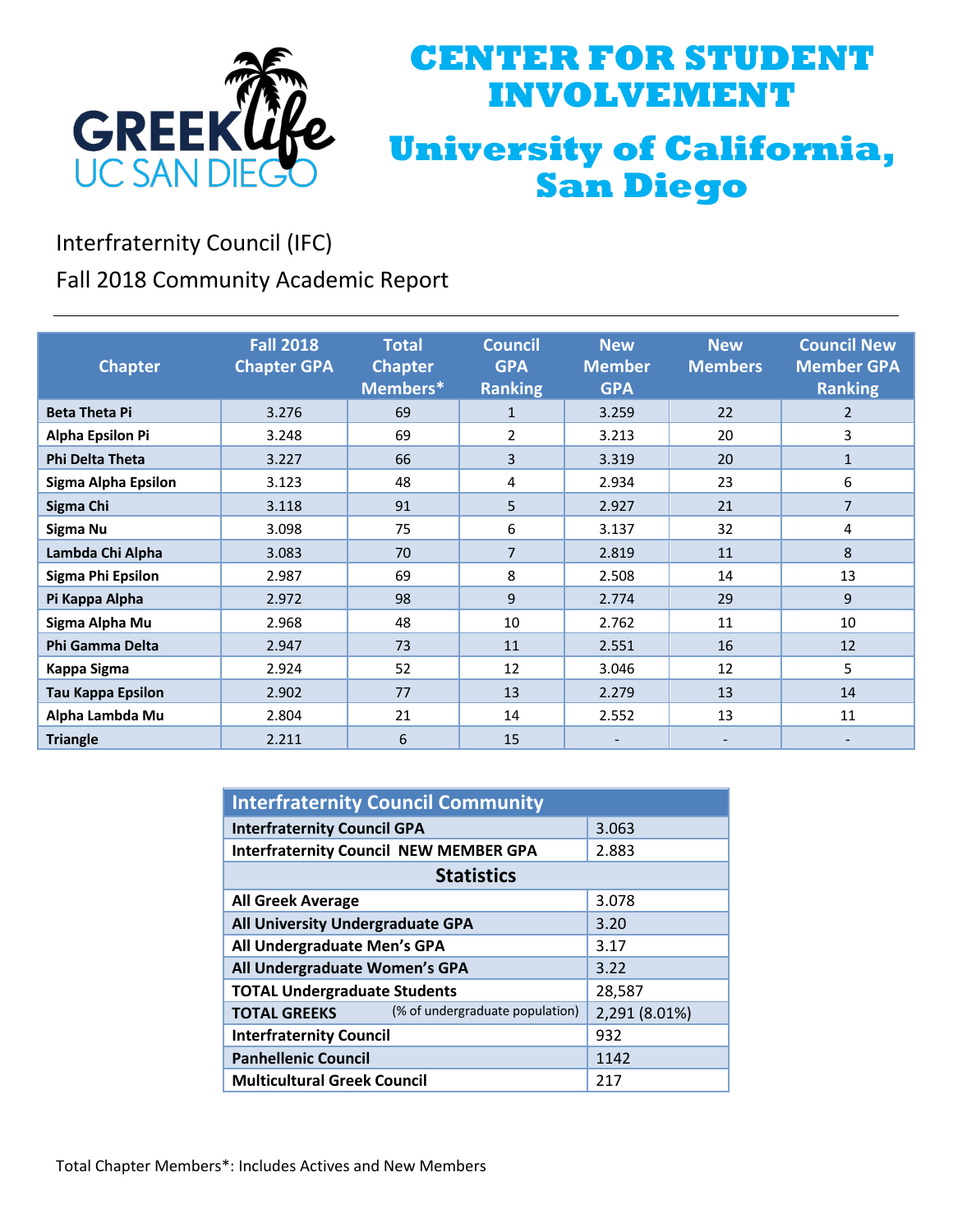

## **CENTER FOR STUDENT INVOLVEMENT University of California, San Diego**

Panhellenic Council (PHC)

Fall 2018 Community Academic Report

| <b>Chapter</b>           | <b>Fall 2018</b><br><b>Chapter GPA</b> | <b>Total</b><br><b>Chapter</b><br>Members* | <b>Council</b><br><b>GPA</b><br><b>Ranking</b> | <b>New</b><br><b>Member</b><br><b>GPA</b> | <b>New</b><br><b>Members</b> | <b>Council New</b><br><b>Member GPA</b><br><b>Ranking</b> |
|--------------------------|----------------------------------------|--------------------------------------------|------------------------------------------------|-------------------------------------------|------------------------------|-----------------------------------------------------------|
| Kappa Alpha Theta        | 3.395                                  | 104                                        | $\mathbf{1}$                                   | 3.358                                     | 33                           | 1                                                         |
| Sigma Kappa              | 3.337                                  | 92                                         | 2                                              | 3.249                                     | 30                           | 4                                                         |
| Chi Omega                | 3.304                                  | 102                                        | 3                                              | 3.119                                     | 34                           | 8                                                         |
| Kappa Kappa Gamma        | 3.275                                  | 110                                        | 4                                              | 3.299                                     | 37                           | 2                                                         |
| Delta Delta Delta        | 3.24                                   | 74                                         | 5                                              | 3.291                                     | 23                           | 3                                                         |
| Delta Gamma              | 3.208                                  | 99                                         | 6                                              | 3.157                                     | 34                           | 6                                                         |
| Pi Beta Phi              | 3.138                                  | 97                                         | $\overline{7}$                                 | 3.169                                     | 33                           | 5                                                         |
| Alpha Chi Omega          | 3.114                                  | 87                                         | 8                                              | 3.082                                     | 31                           | 9                                                         |
| Phi Sigma Rho            | 3.075                                  | 77                                         | 9                                              | 3.14                                      | 19                           | 7                                                         |
| <b>Alpha Epsilon Phi</b> | 3.059                                  | 68                                         | 10                                             | 2.887                                     | 27                           | 12                                                        |
| <b>Alpha Omicron Pi</b>  | 3.051                                  | 129                                        | 11                                             | 2.985                                     | 32                           | 10                                                        |
| Alpha Phi                | 3.026                                  | 103                                        | 12                                             | 2.957                                     | 35                           | 11                                                        |

| <b>Panhellenic Council Community</b>                   |               |  |  |  |
|--------------------------------------------------------|---------------|--|--|--|
| <b>Panhellenic Council GPA</b>                         | 3.164         |  |  |  |
| <b>Panhellenic Council NEW MEMBER GPA</b>              | 3.128         |  |  |  |
| <b>Statistics</b>                                      |               |  |  |  |
| <b>All Greek Average</b>                               | 3.078         |  |  |  |
| All University Undergraduate GPA                       | 3.20          |  |  |  |
| All Undergraduate Men's GPA                            | 3.17          |  |  |  |
| All Undergraduate Women's GPA                          | 3.22          |  |  |  |
| <b>TOTAL Undergraduate Students</b>                    | 28,587        |  |  |  |
| (% of undergraduate population)<br><b>TOTAL GREEKS</b> | 2,291 (8.01%) |  |  |  |
| <b>Interfraternity Council</b>                         | 932           |  |  |  |
| <b>Panhellenic Council</b>                             | 1142          |  |  |  |
| <b>Multicultural Greek Council</b>                     | 217           |  |  |  |